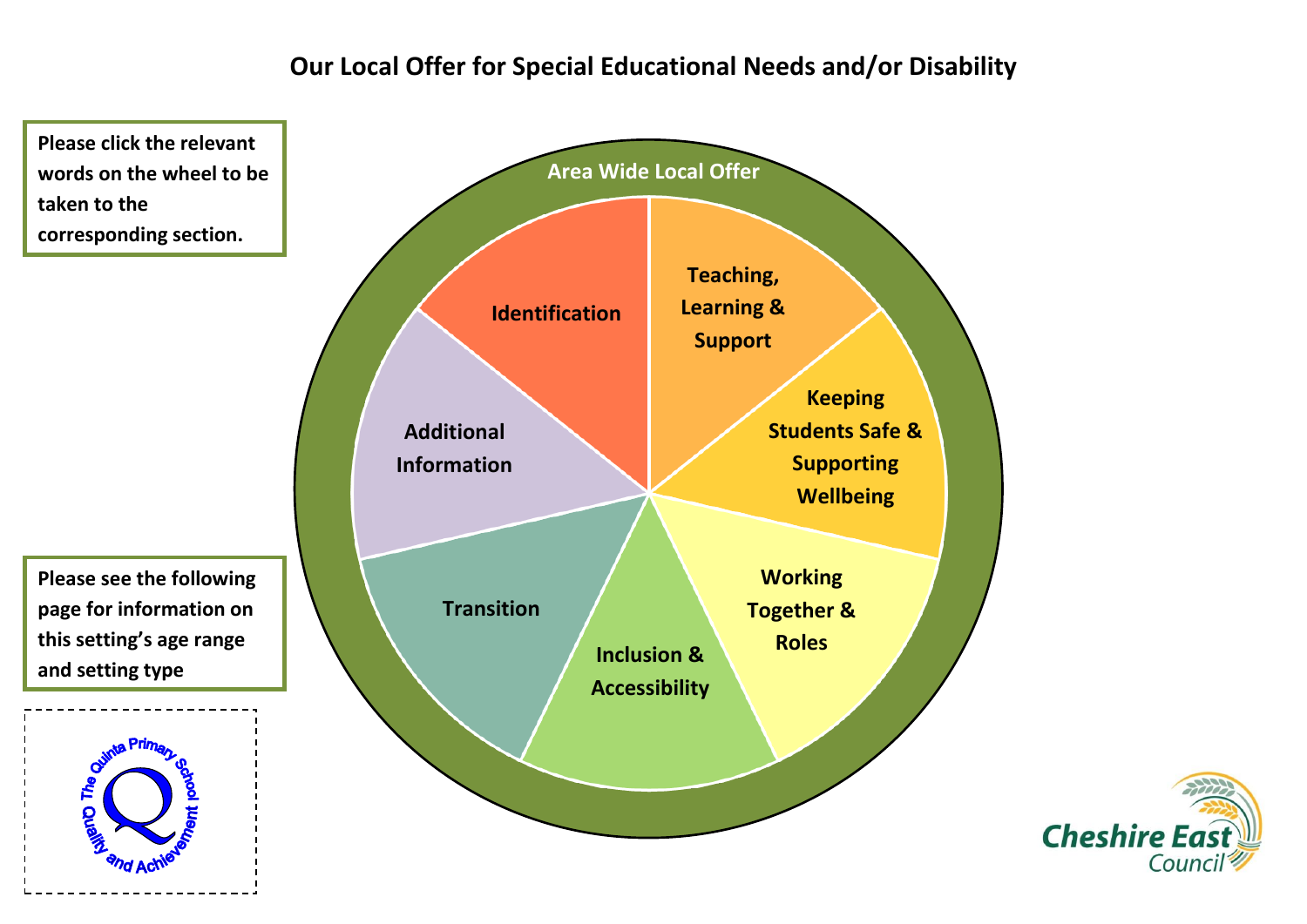



| <b>Name of Setting</b>                                                     | The Quinta Primary School                                                                       |                                                                                                                                                                                                                                  |                                                          |                                                                               |  |  |
|----------------------------------------------------------------------------|-------------------------------------------------------------------------------------------------|----------------------------------------------------------------------------------------------------------------------------------------------------------------------------------------------------------------------------------|----------------------------------------------------------|-------------------------------------------------------------------------------|--|--|
| <b>Type of Setting</b><br>(tick all that apply)                            | $\nabla$ Mainstream<br>$\Box$ Early Years<br>$\Box$ Maintained<br>$\Box$ Other (Please Specify) | $\triangleright$ Resourced Provision<br>$\nabla$ Primary<br>$\overline{\triangledown}$ Academy                                                                                                                                   | $\Box$ Special<br>$\Box$ Secondary<br>$\Box$ Free School | $\Box$ Post-18<br>$\Box$ Post-16<br>$\Box$ Independent/Non-Maintained/Private |  |  |
| <b>Specific Age range</b>                                                  |                                                                                                 |                                                                                                                                                                                                                                  |                                                          |                                                                               |  |  |
| <b>Number of places</b>                                                    |                                                                                                 |                                                                                                                                                                                                                                  |                                                          |                                                                               |  |  |
| Which types of<br>special educational<br>need do you cater<br>for? $(IRR)$ |                                                                                                 | We are an inclusive mainstream setting catering for<br>children and young people with a wide range of needs<br>who are able to demonstrate capacity for accessing the<br>mainstream curriculum with differentiation and support. |                                                          | $\Box$ We are an inclusive setting that offers a specialism/specialisms in    |  |  |

Each section provides answers to questions from the Parent/Carer's Point of View. The questions have been developed using examples from Pathfinder authorities, such as the SE7 Pathfinder Partnership, in conjunction with questions from Cheshire East parent carers.

The requirements for the SEN Information Report have been incorporated into this document, based on the latest draft version of *the Special Educational Needs (Information) Regulations* (correct as of May 2014). Questions providing information required as part of the Information Report Regulations are shown using the letters *IRR* (Information Report Regulations).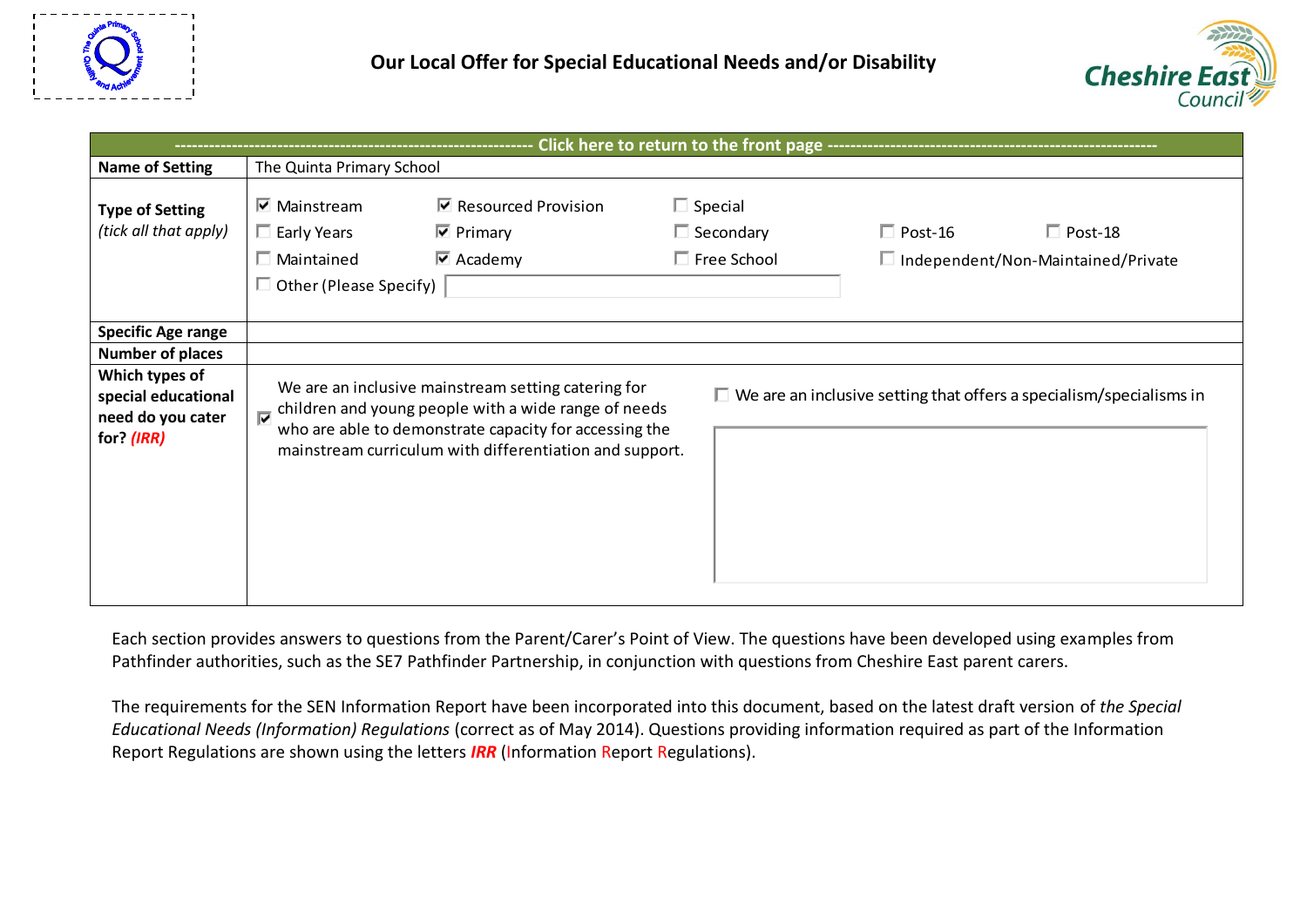



### **Questions from the Parent/Carer's Point of View:**

<span id="page-2-0"></span>

| Click here to return to the front page -------------------------                                                                                         |  |  |  |  |
|----------------------------------------------------------------------------------------------------------------------------------------------------------|--|--|--|--|
| <b>Identification</b>                                                                                                                                    |  |  |  |  |
| How will you know if my child or young person needs extra help? (IRR)                                                                                    |  |  |  |  |
| Within our school there is a wealth of experience on our team and this is used to ensure that the early identification of pupils who may need extra help |  |  |  |  |
| occurs quickly. It can come from a number of sources these being:-                                                                                       |  |  |  |  |
| • Concerns raised by parents/carers, teachers, teaching assistants or the pupil's previous school.                                                       |  |  |  |  |
| • There may be of lack of progress so a child may be identified as performing below age related expectations.                                            |  |  |  |  |
| • A pupil asks for help.                                                                                                                                 |  |  |  |  |
| • There is a change in the pupil's behaviour or low self-esteem that is affecting performance.                                                           |  |  |  |  |
| • Liaison with external agencies or a health diagnosis through a paediatrician                                                                           |  |  |  |  |
| What should I do if I think my child or young person needs extra help?                                                                                   |  |  |  |  |
| We realise that parents are partners in the learning journey and have a wealth of knowledge to share with us. We welcome both informal and formal        |  |  |  |  |
| discussions about your child and from this growing picture we can work together in partnership to identify if your child needs extra help.               |  |  |  |  |

It is with this close working relationship that both you and we as a school will be able to identify support that may be needed throughout your child's school life. If you have concerns then contact your child's teacher. After this discussion you may be contacted by our SEND Co-ordinator.

**Where can I find the setting/school's SEND policy and other related documents?** *(IRR)*

Please visit **[www.thequinta.cheshire.sch.uk](http://www.thequinta.cheshire.sch.uk/)**. The website provides you with all relevant school policies and documents relating to provision offered to our pupils.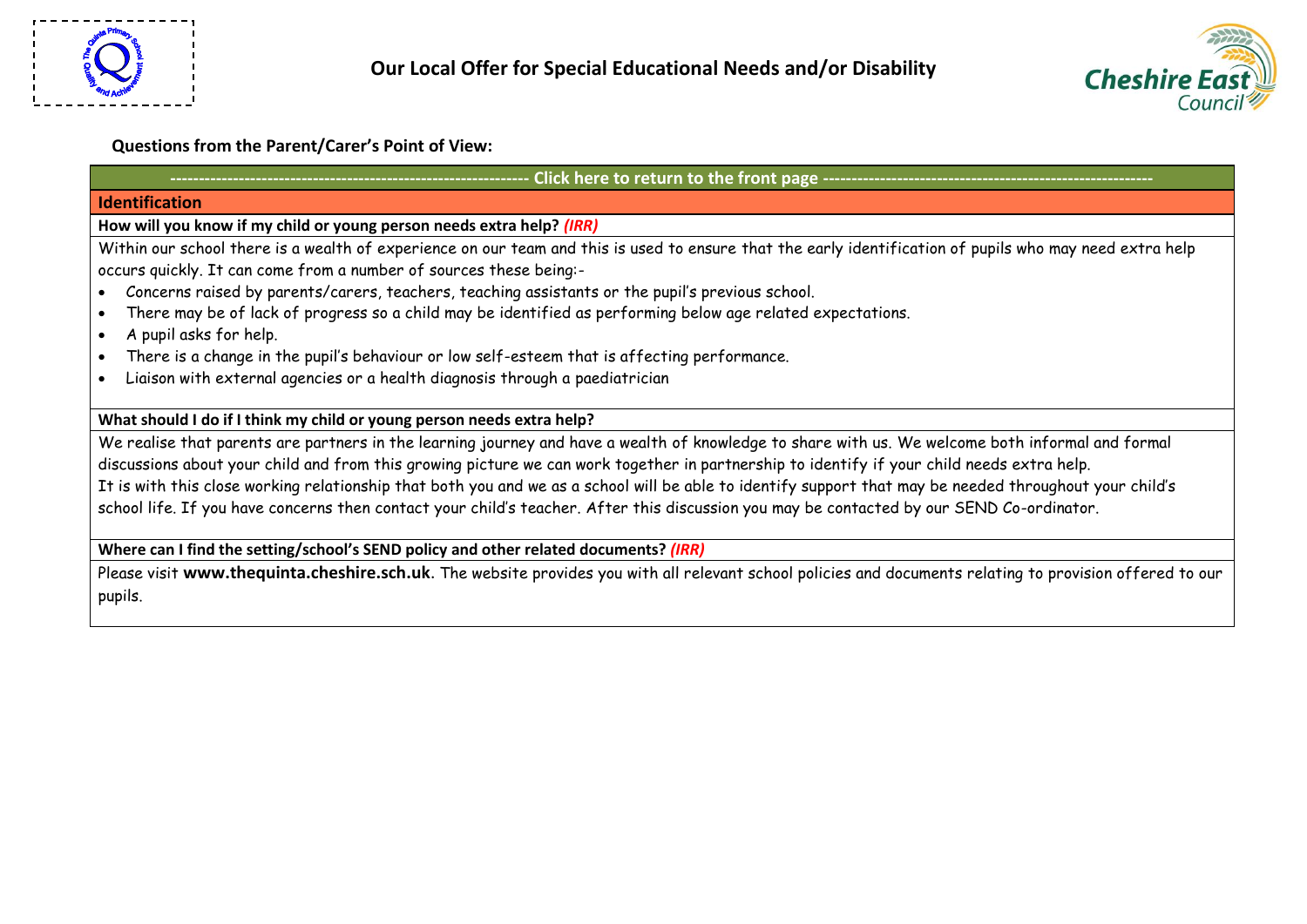



## <span id="page-3-0"></span>**Teaching, Learning and Support**

# **How will you teach and support my child or young person with SEND?** *(IRR)*

Within our school we provide a quality environment where our teachers are skilled at adapting teaching to meet the diverse range of needs in each class. Daily planning takes into account individual student's needs and any personalised learning requirements. Differentiation is approached in a range of ways to support access and ensure that all students can experience success and challenge in their learning. Grouping arrangements are organised flexibly with opportunities for both ability and mixed setting to maximise learning opportunities for all. All classes have morning support and additional adults are used flexibly to help groups and individual students with a long term goal of developing independent learning skills. Monitoring takes place to avoid students becoming over reliant and dependent on this adult support. We always liaise with parents and keep them informed about their child as we value their input into their child's school life.

**How will the curriculum and learning environment be matched to my child or young person's needs?** *(IRR)*

As an inclusive school all work within the curriculum and specific learning environments is pitched at an appropriate level so that all children are able to access it according to their specific needs. Typically this might mean that in a lesson there would be three different levels of work set for the class, however on occasions this can be individually differentiated to take into account personalised learning. The benefit of this type of differentiation is that all children can access the lesson and learn at their level.

**How are the setting, school, or college's resources allocated and matched to children or young people's needs?** 

As an inclusive school we ensure that the needs of all children who have Special Educational Needs are met to the best of the school's ability with the funds available. The budget is allocated on a needs basis. The children who have the most complex needs are given the most support which may involve individual support from specialised equipment for adult support.

**How is the decision made about what type and how much support my child or young person will receive? Who will make the decision and on what basis?***(IRR)*

The Head Teacher decides on the budget for Special Educational Needs in consultation with the school governors, on the basis of needs in the school. The Head Teacher and the SENDCo discuss all the information they have about SEN in the school, including

- o the children getting extra support already
- o the children needing extra support
- o the children who have been identified as not making as much progress as would be expected
- o All resources/training and support are reviewed regularly and changes made as needed.
- o As part of this process we will liaise with parents.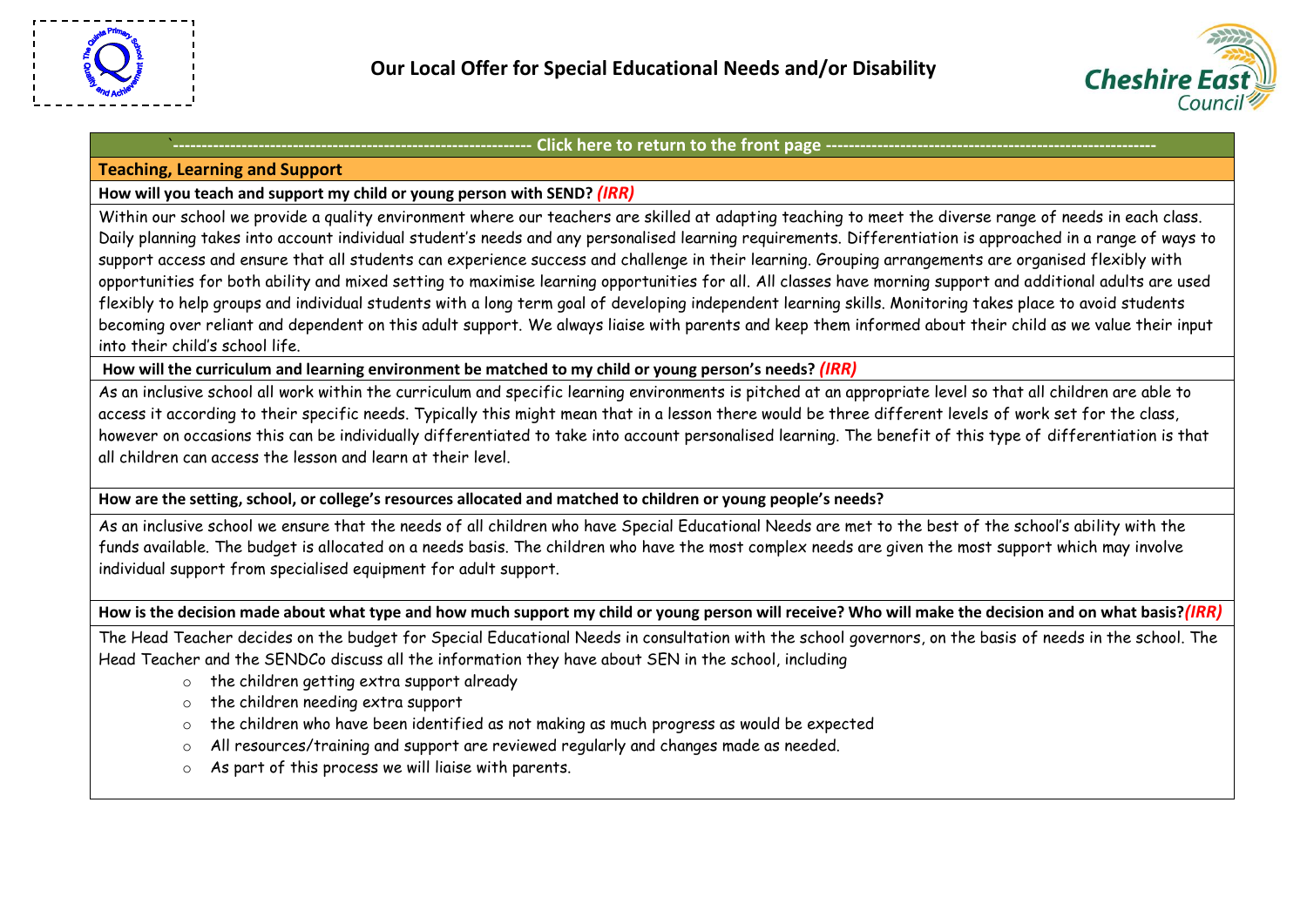

# **Teaching, Learning and Support**

### **How will equipment and facilities to support children and young people with SEND be secured?** *(IRR)*

As an inclusive school our facilities are evaluated in relation to the needs of children and young people with SEND. Should it be necessary to have specific equipment to meet the needs these are generally met from the schools budget e.g. writing slopes etc. Should this be not possible there are a number of outside agencies who can be contacted to provide specific equipment on a loan basis i.e. a Braille machine, specific chairs. Partnership with other schools also provides an opportunity to share resources for specific SEND needs.

**How will you and I know how my child or young person is doing and how will you help me to support their learning?** *(IRR)*

Your child's progress is continually monitored by his/her class teacher. His/her progress is reviewed formally every term linked to the National Curriculum statements and in relation to attendance, engagement in learning and behaviour.

Currently at the end of each key stage (i.e. at the end of year 2 and year 6) all children are required to be formally assessed; in Year 6, this is done using Standard Assessment Tests (SATS). This is something the government requires all schools to do and the results are published nationally.

The progress of children with a statement of SEN/EHC Plan is formally reviewed at an Annual Review with all adults involved with the child's education. The SENDCo will also check that your child is making good progress within any individual learning and in any group that they take part in. A range of ways will be used to keep you informed, which may include:

- o Home/school contact book
- o Letters/certificates sent home
- o Additional meetings as required
- o Annual Reviews
- o End of Year Reports

**How does the setting, school or college consult with and involve children and young people with SEND in planning and reviewing their education?** *(IRR)*

We as a school value and celebrate each child being able to express their views on all aspects of school life. This is usually carried out through the School Council, which has an open forum for any issues or viewpoints to be raised.

There is an annual pupil questionnaire where we actively seek the viewpoints of children .If your child has a Statement of SEND or EHC plan their views will be sought before any review meetings.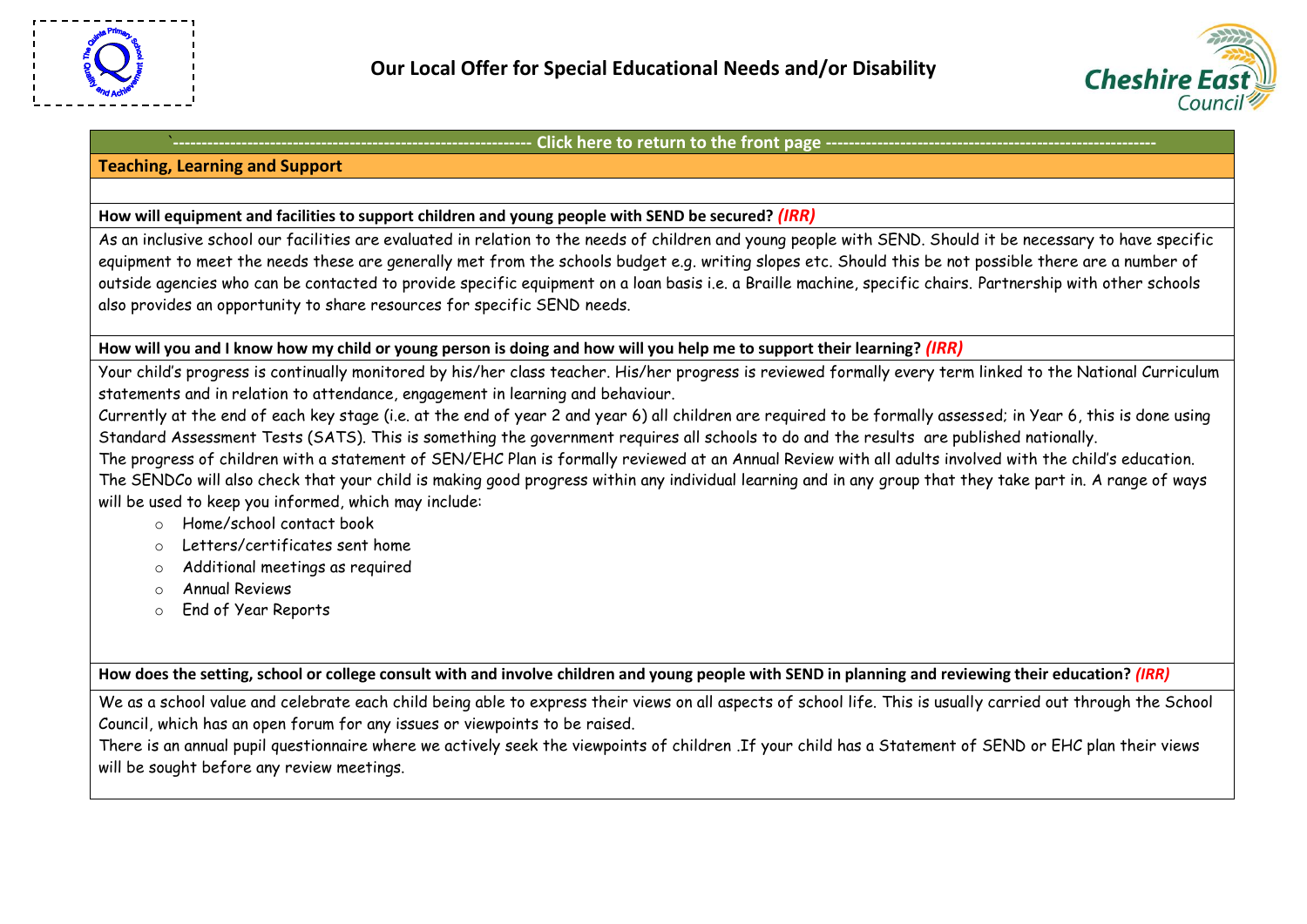

# **Teaching, Learning and Support**

**How does the setting/school/college assess and evaluate the effectiveness and sufficiency of its arrangements and provision for children and young people with SEND?** *(IRR)*

As a school we have an annual cycle of how we assess and evaluate the effectiveness and sufficiency of the arrangements and provision for all our policies, procedures and practice. We gain the views of all stakeholders through forums, surveys, questionnaires, formal and informal discussions. We also employ the services of an external School Improvement Partner and Consultants who work with us to evaluate and develop plans for improvements. We never sit on our laurels but constantly strive to improve our performance.

# Click here to return to the front page -

# <span id="page-5-0"></span>**Keeping Students Safe and Supporting Their Wellbeing**

**How do you ensure that my child or young person stays safe outside of the classroom?** 

All children are included in all parts of the school curriculum and we aim for all children to be included on school trips. We will provide the necessary support to ensure that this is successful. A risk assessment is carried out regularly within school and prior to any off site activity to ensure nobody's health & safety will be compromised. In the unlikely event that it is considered unsafe for a child to take part in an activity, then alternative activities that will cover the same curriculum areas will be provided in school.

**What pastoral support is available to support my child or young person's overall well-being?** 

We are an inclusive school; we welcome and celebrate diversity. All staff believe that children having high self-esteem is crucial to a child's well-being. We have a caring, understanding team looking after our children. Our school web site contains additional information; should the information you require not be on the web please contact the school office.

The class teacher has overall responsibility for the pastoral, medical and social care of every child in their class, therefore this would be the parents' first point of contact. If further support is required the class teacher liaises with the SENDCo for further advice and support. This may involve working alongside outside agencies such as Health and Social Services, and/or the Educational Psychology Service.

**How will the setting, school or college manage my child or young person's medicine or personal care needs?**

The school has a policy regarding the administration and managing of medicines on the school site (available on request). If medication is recommended by Health Professionals to be taken during the school day, parents need to contact the office who liaise with a First Aider and parents will be required to fill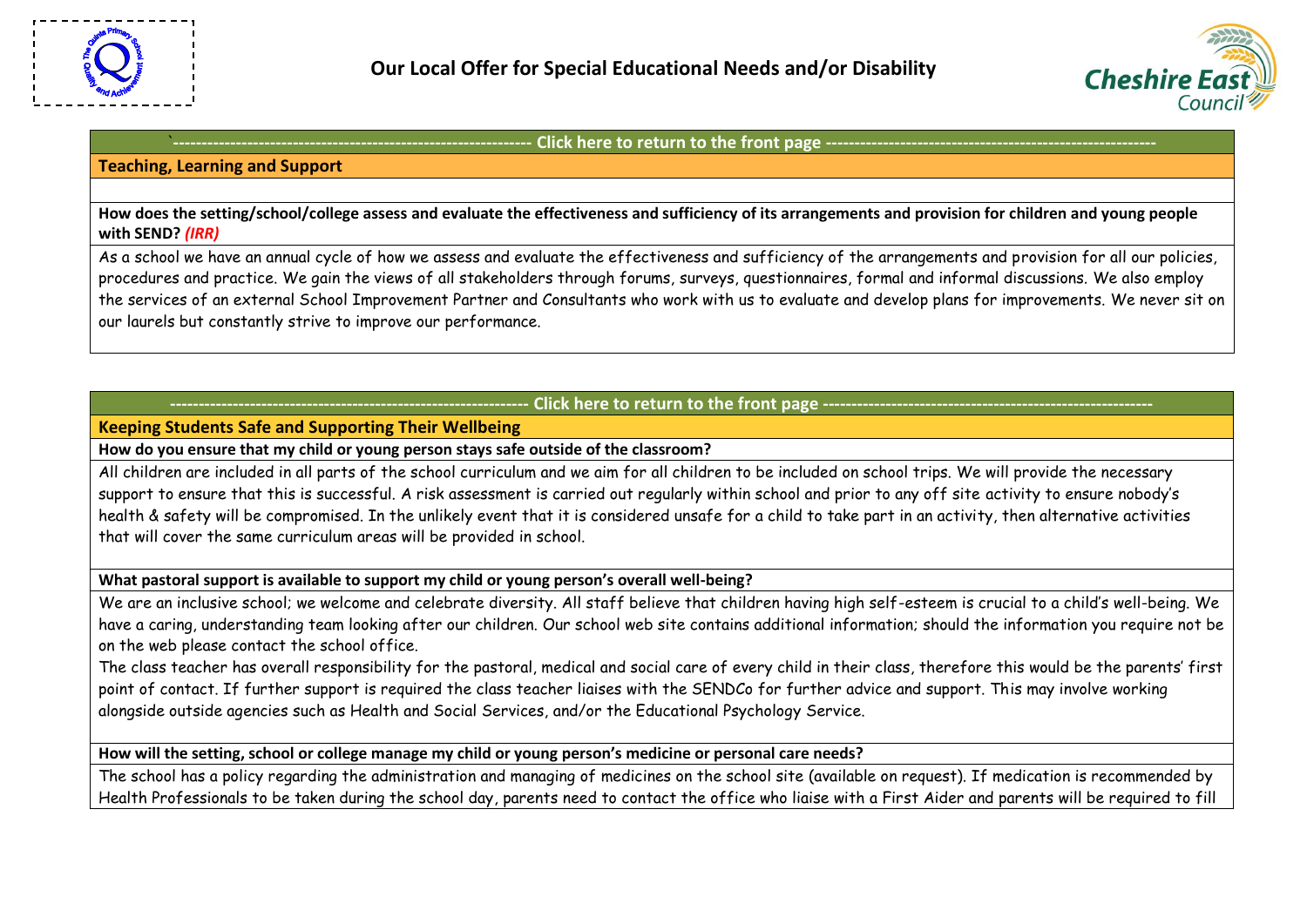



#### **Keeping Students Safe and Supporting Their Wellbeing**

in a consent form. On a day to day basis First Aiders generally oversee the administration of any medicines. As a staff we have training and updates of conditions and medication affecting individual children so that all staff are able to manage medical situations.

What support is available to assist with my child or young person's emotional and social development? *(IRR)* 

We have a caring, understanding team looking after our children. The class teacher has overall responsibility for the pastoral and social care of every child in the class, therefore this would be the parents' first point of contact. If further support is required the class teacher liaises with the SENDCo for further advice and support. This may involve working alongside outside agencies such as Health and Social Services.

#### **What support is there for behaviour, avoiding exclusions and increasing attendance?**

As a school we have a very positive approach to all types of behaviour with a clear reward system that is followed by all staff and pupils. If a child has behavioural difficulties, an Individual Behaviour Management Plan (IBMP) is written alongside the child and parents to identify the specific issues, put relevant support in place and set targets. As a result of this pro-active nature of support, our rate of exclusions is zero. Attendance of every child is monitored on a daily basis by one of our admin officers. Lateness and absence are recorded and reported upon to the Head teacher. Good attendance is actively encouraged throughout the school and 100% attendance is recognized with certificates.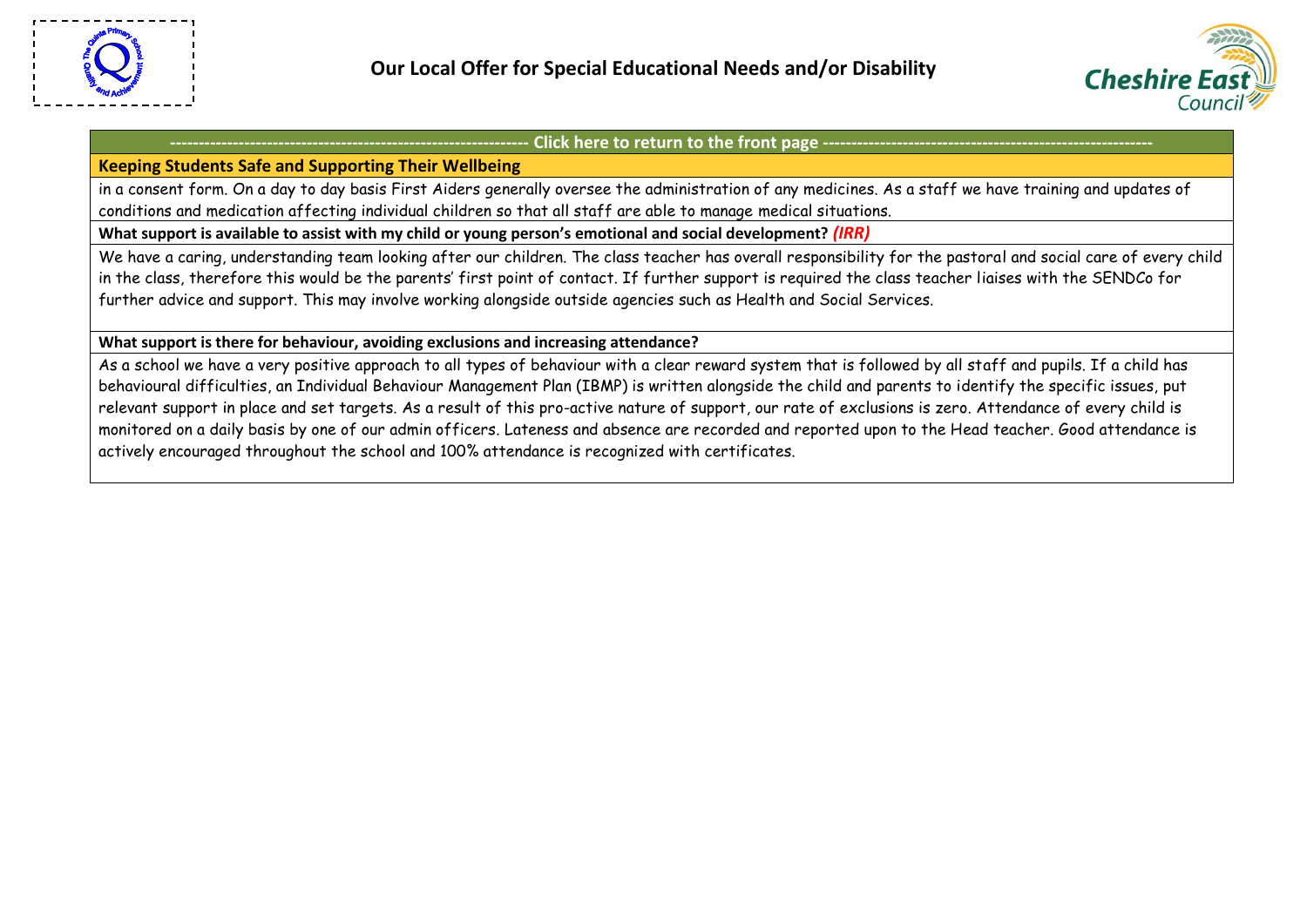



### <span id="page-7-0"></span>**Working Together & Roles**

# **What is the role of my child or young person's class teacher?**

The role of the class teacher is:

- Ensuring that all children have access to Quality First teaching and that the curriculum is adapted to meet your child's individual needs (also known as differentiation).
- Checking on the progress of your child and identifying, planning and delivering any additional help your child may need (this could be things like targeted work, additional support, adapting resources etc.) and discussing amendments with the SENDCo as necessary.
- Ensuring that all members of staff working with your child in school are aware of your child's individual needs and/or conditions and what specific adjustments need to be made to enable them to be included and make progress.
- Ensuring that all staff working with your child in school are supported in delivering the planned work/programme for your child, so they can achieve the best possible progress. This may involve the use of additional adults, outside specialist help and specially planned work and resources.
- Ensuring that the school's SEND Policy is followed in their classroom and for all the pupils they teach with any SEND.

# **Who else has a role in my child or young person's education?**

Our SEND Co-ordinator may have a role which is seen as:-

- Coordinating the support for children with special educational needs (SEN) and/or disabilities, and developing the school's SEND Policy to make sure all children get a consistent, high quality response to meeting their needs in school.
- Ensuring that you are:
	- involved in supporting your child's learning
	- kept informed about the support your child is receiving
	- involved in reviewing how they are progressing
	- fully involved in planning ahead for them.
- Liaising with all the other people who may be coming into school to help support your child's learning e.g. Speech and Language Therapy, Educational Psychology etc.
- Updating the school's SEND record of need (a system for ensuring all the special educational, physical and sensory needs of pupils in this school are known and understood) and making sure that there are excellent records of your child's progress and needs.
- Providing specialist support for teachers and support staff in the school so they can help your child (and other pupils with SEN and/or disabilities in the school) to achieve their potential.
- Organising training for staff so they are aware and confident about how to meet the needs of your child and others within our school.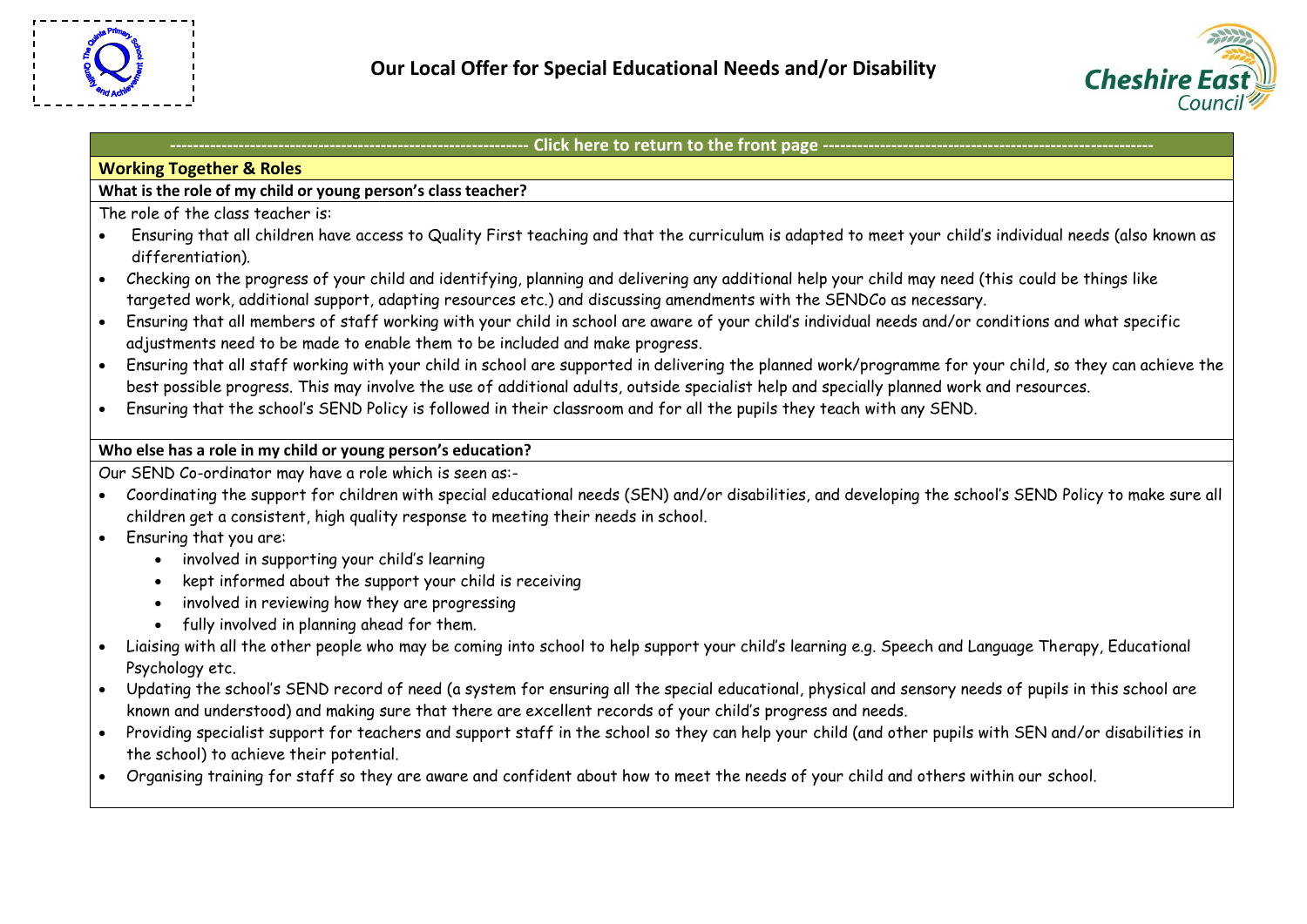



#### **Working Together & Roles**

A Teaching Assistant (TA) may be allocated to a pupil with exceptional special educational needs and/or disabilities and whilst they take a very valuable role in your child's education, we would prefer that questions regarding your child's learning and progress are directed to your child's class teacher and/or the SENDCo. The class teacher and SENDCo are fully involved in any support offered and make the decisions, in conjunction with the parents, on the type of support and activities. A child may receive support from a number of adults and a conversation with the class teacher or SENDCo will give you a fuller picture than may be obtained from a single supporting adult. Of course, as a school we welcome regular dialogue between parents and staff on how a child's day has been and we do actively encourage this continued feedback. For children who are travelling on Local Authority transport, this dialogue may be made through the daily contact book, which gives information on your child's learning during the day and advice for strategies and activities you may want to use.

Our Headteacher is responsible for:

- The day to day management of all aspects of the school; this includes the support for children with SEN and/or disabilities. S/he will give responsibility to the SENDCo and class/subject teachers but is still responsible for ensuring that your child's needs are met.
- S/he must make sure that the Governing Body is kept up to date about any issues in the school relating to SEND.

Our named Governor is responsible for:

- Making sure that the school has an up to date SEND Policy
- Making sure that the school has appropriate provision and has made necessary adaptations to meet the needs of all children in the school
- Making sure that the necessary support is made for any child who attends the school who has SEN and/or disabilities.
- Making visits to understand and monitor the support given to children with SEND in the school and being part of the process to ensure your child achieves his/her potential in school.

**How does the setting, school or college ensure that information about a child's SEND or EHC plan is shared and understood by teachers and all relevant staff who come into contact with that child?**

Our school is committed to working in co-operation with all agencies. We call, attend and lead multi-agency meetings to ensure our children are well supported. At these meetings minutes are taken and all parties are sent copies of the minutes for their files. It is agreed beforehand who will take the minutes. Should it be necessary a Common Assessment Framework (CAF) may be suggested to support the understanding and sharing of information about individual children.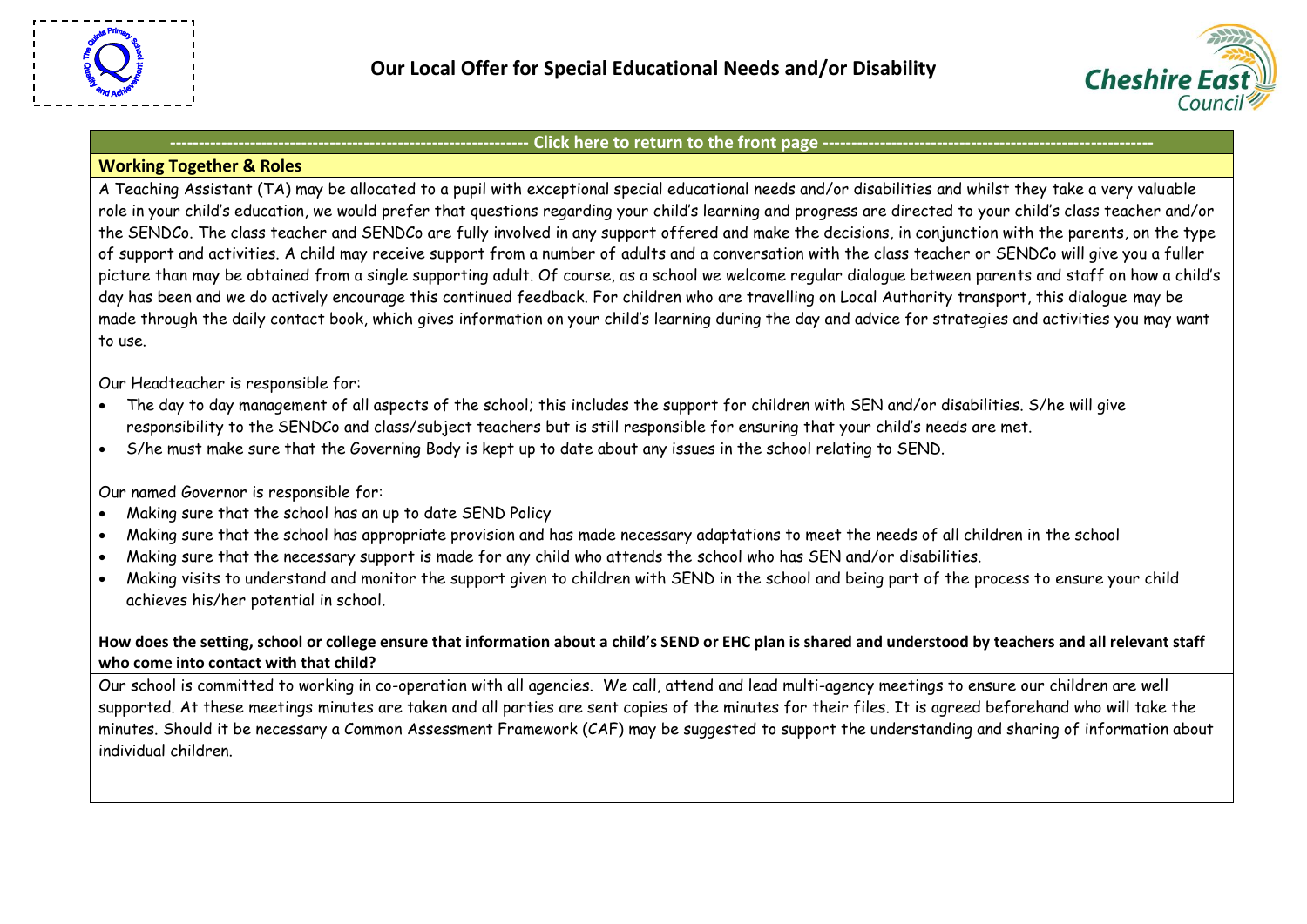

#### **Working Together & Roles**

### **What expertise is available in the setting, school or college in relation to SEND?** *(IRR)*

We regularly invest time and money in training our staff to improve Wave 1 provision for all students, and to develop enhanced skills and knowledge to deliver Wave 2 (short term support interventions) and Wave 3 (individualised support and interventions). Our Special Educational Needs/Disability Coordinator (SENDCO) is a qualified and experienced teacher and holds the National Qualification in Special Educational Needs, as well as receiving ongoing SEN training in specific areas.

All our teachers hold qualified teacher status and all staff members, including TAs, receive training on how best to support our pupils with SEND. This training may cover dyslexia, autism, speech and language needs. Decisions on which training to access are made on the needs of individual pupils and the school.

**Which other services do you access to provide for and support pupils and students with SEND (including health, therapy and social care services)?** *(IRR)*

As a school we work closely with any external agencies that we feel are relevant to individual children's needs within our school including: Behaviour Intervention; Health including – GPs, school nurse, clinical psychologist, paediatricians, speech & language therapists, occupational therapists; social and education services including - Locality Teams, social workers and Educational Psychologists.

**Who would be my first point of contact if I want to discuss something?**

If you have any concerns we recommend you speak to your child's class teacher initially, and at the earliest opportunity. If after your discussion you are not happy that the concerns are being managed and feel that your child is still not making progress, you should speak to the SEND co-ordinator or Headteacher. If you are still not happy you can speak to the school SEN Governor.

**Who is the SEN Coordinator and how can I contact them?** *(IRR)*

If after discussion with your child's class teacher you are not happy that the concerns are being managed and feel that your child is still not making progress, you should speak to the SEND co-ordinator by making an appointment with the school office.

**What roles do have your governors have? And what does the SEN governor do?**

As previously mentioned a named Governor is responsible for SEND and meets regularly with our SEND Co-ordinator. Reports to the Full Governing Body are given to inform them about the progress of children with SEND. The SENDCo meets twice a year with the link Governor to ensure children are receiving the support they need in order to make progress.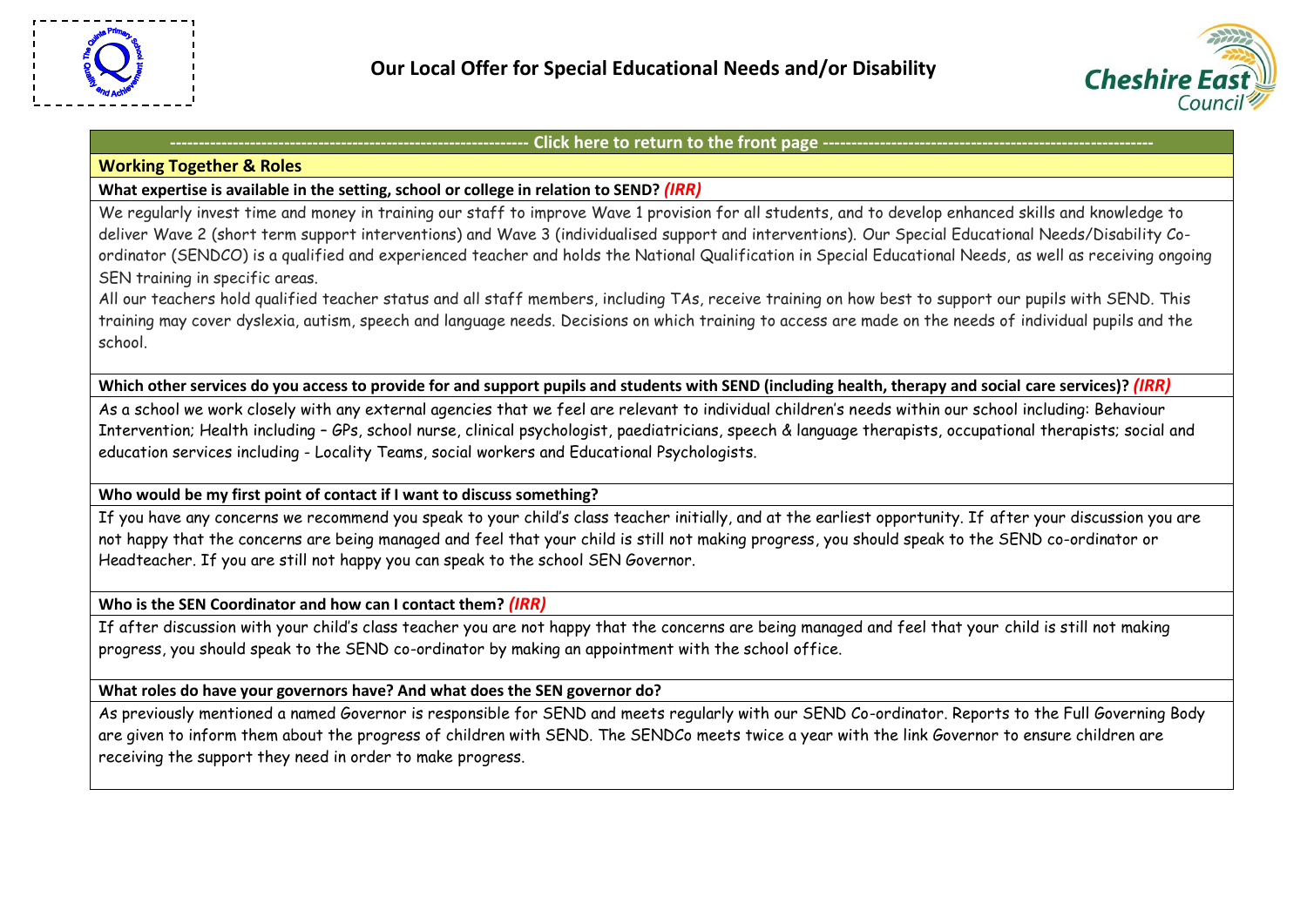

#### **Working Together & Roles**

### **How will my child or young person be supported to have a voice in the setting, school or college?** *(IRR)*

We are a school where we value and celebrate each child being able to express their views on all aspects of school life. There is an annual pupil questionnaire where we actively seek the viewpoints of children, especially concerning being able to speak to an adult if they have a worry. Class teachers regularly plan PHSCE lessons which involve the pupils having a voice in many aspects of their learning.

### **What opportunities are there for parents to become involved in the setting/school/college and/or to become governors?**

Parents are encouraged to support their child's learning with regular advice attached to newsletters, information evenings and the opportunity to talk to their child's teacher. Parents are encouraged to become Governors through a democratic process and we promote questionnaires gaining parents' views and our open door policy.

### **What help and support is available for the family through the setting, school or college?** *(IRR)*

Our school staff are proficient in knowing all the necessary organisations that support and advise parents. We offer help with any forms and procedures that are needed to access support that is available for families with any requirements. This may also include linking into support with travel plans when necessary.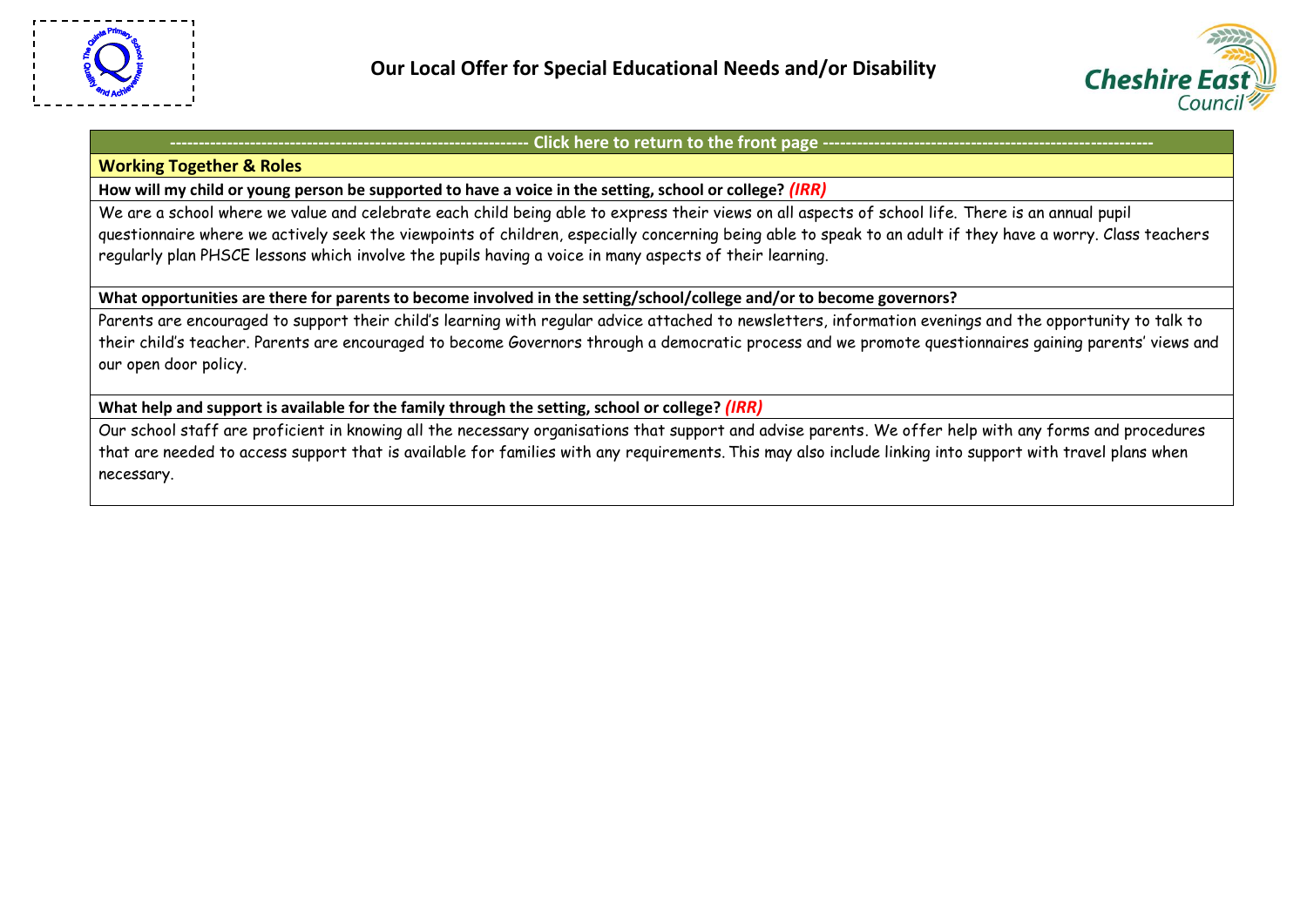



<span id="page-11-0"></span>

| Click here to return to the front page -------------------                                                                                                                                                                                                                                                                                                                                                                                                                                                                                |  |  |  |  |
|-------------------------------------------------------------------------------------------------------------------------------------------------------------------------------------------------------------------------------------------------------------------------------------------------------------------------------------------------------------------------------------------------------------------------------------------------------------------------------------------------------------------------------------------|--|--|--|--|
| <b>Inclusion &amp; Accessibility</b>                                                                                                                                                                                                                                                                                                                                                                                                                                                                                                      |  |  |  |  |
| How will my child or young person be included in activities outside the classroom, including trips? (IRR)                                                                                                                                                                                                                                                                                                                                                                                                                                 |  |  |  |  |
| All children are included in all parts of the school curriculum and we aim for all children to be included on school trips. We will provide the necessary<br>support to ensure that this is successful. A risk assessment is carried out prior to any off site activity to ensure everyone's health & safety will not be<br>compromised. In the unlikely event that it is considered unsafe for a child to take part in an activity, then alternative activities that will cover the same<br>curriculum areas will be provided in school. |  |  |  |  |
| How accessible is the setting/school/college environment?                                                                                                                                                                                                                                                                                                                                                                                                                                                                                 |  |  |  |  |
| Is the building fully wheelchair accessible? $\blacksquare$                                                                                                                                                                                                                                                                                                                                                                                                                                                                               |  |  |  |  |
| Details (if required)                                                                                                                                                                                                                                                                                                                                                                                                                                                                                                                     |  |  |  |  |
| Are disabled changing and toilet facilities available? $\blacksquare$                                                                                                                                                                                                                                                                                                                                                                                                                                                                     |  |  |  |  |
| Details (if required)                                                                                                                                                                                                                                                                                                                                                                                                                                                                                                                     |  |  |  |  |
| Do you have parking areas for pick up and drop offs? $\triangledown$                                                                                                                                                                                                                                                                                                                                                                                                                                                                      |  |  |  |  |
| Details (if required)                                                                                                                                                                                                                                                                                                                                                                                                                                                                                                                     |  |  |  |  |
| Do you have disabled parking spaces for students (post-16 settings)? $\square$                                                                                                                                                                                                                                                                                                                                                                                                                                                            |  |  |  |  |
| Details (if required)                                                                                                                                                                                                                                                                                                                                                                                                                                                                                                                     |  |  |  |  |
| We have an Accessibility Plan (this is available on request)in place and where feasible, make reasonable adjustments to improve the accessibility of our<br>environment to meet individual needs. Our policy and practice adheres to The Equality Act 2010.<br>We monitor the languages spoken by families in our settings and would arrange for a translator to attend meetings when necessary.                                                                                                                                          |  |  |  |  |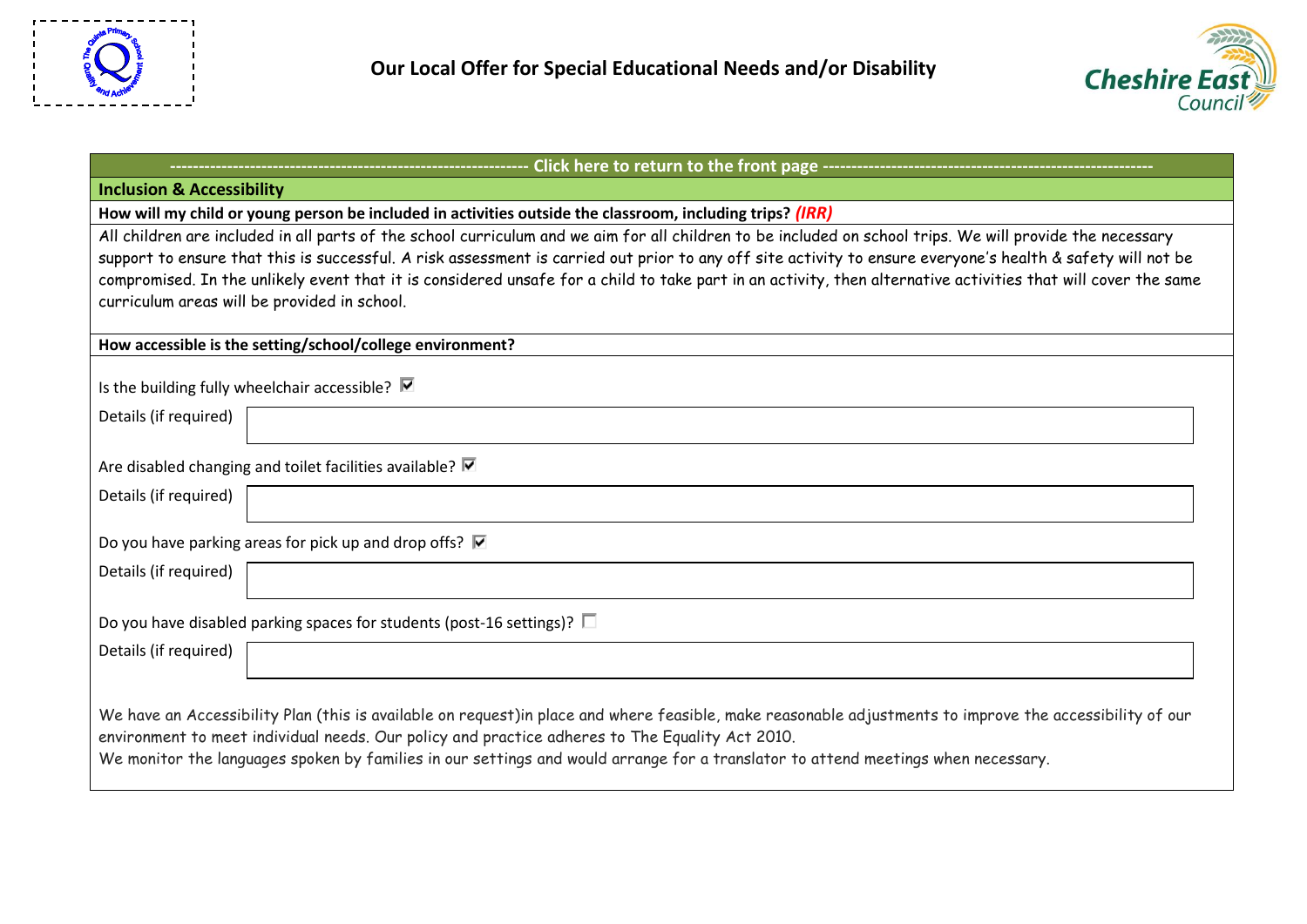

# <span id="page-12-0"></span>Click here to return to the front page -**Transition Who should I contact about my child/young person joining your setting, school or college?** *(IRR)* We welcome visits to school at any time although these need to be arranged with school prior to the visit. Please contact the school Admin office to arrange to meet the Head teacher, who will willingly discuss how the school could meet your child's needs. Our schools admission arrangements are available on our website (**[www.thequinta.cheshire.sch.uk](http://www.thequinta.cheshire.sch.uk/)**). The school complies fully with the Equality Act 2010 and the School Admissions Code 2012 in relation to the arrangements for the admission of disabled pupils. Where the school is oversubscribed, all children are admitted in accordance with the published oversubscription criteria. Where a child is disabled the school will make reasonable adjustments and provide auxiliary aids or services where reasonable to ensure that no disabled child is placed at a substantial disadvantage compared to other pupils." **How can parents arrange a visit to your setting, school or college? What is involved?** We welcome visits to school at any time. Please contact the school office to arrange to meet the Head teacher, who will willingly discuss how the school could meet your child's needs. **How will you prepare and support my child or young person to join your setting, school, or college and how will you support them to move on to the next stage, or move on to adult life? (as applicable for setting)** *(IRR)* We recognise that 'moving on' can be difficult for a child with SEN and/or disabilities and take steps to ensure that any transition is as smooth as possible. If your child is moving to another school: o We will contact the new school's SENDCo and ensure s/he knows about any special arrangements or support that need to be made for your child. o We will make sure that all records about your child are passed on as soon as possible. When moving classes in school: o Information will be passed on to the new class teacher and in all cases, a planning meeting will take place with the new teacher. o If your child would be helped by a book to support them to understand moving on, then it will be made for them. Transfer to Secondary School o The SEND co-ordinator will attend the Primary Transition Day to discuss the specific needs of your child with the SEND co-ordinator of their secondary school as appropriate.

o Where possible your child will visit their new school on several occasions and in many cases staff from the new school will visit your child in this school.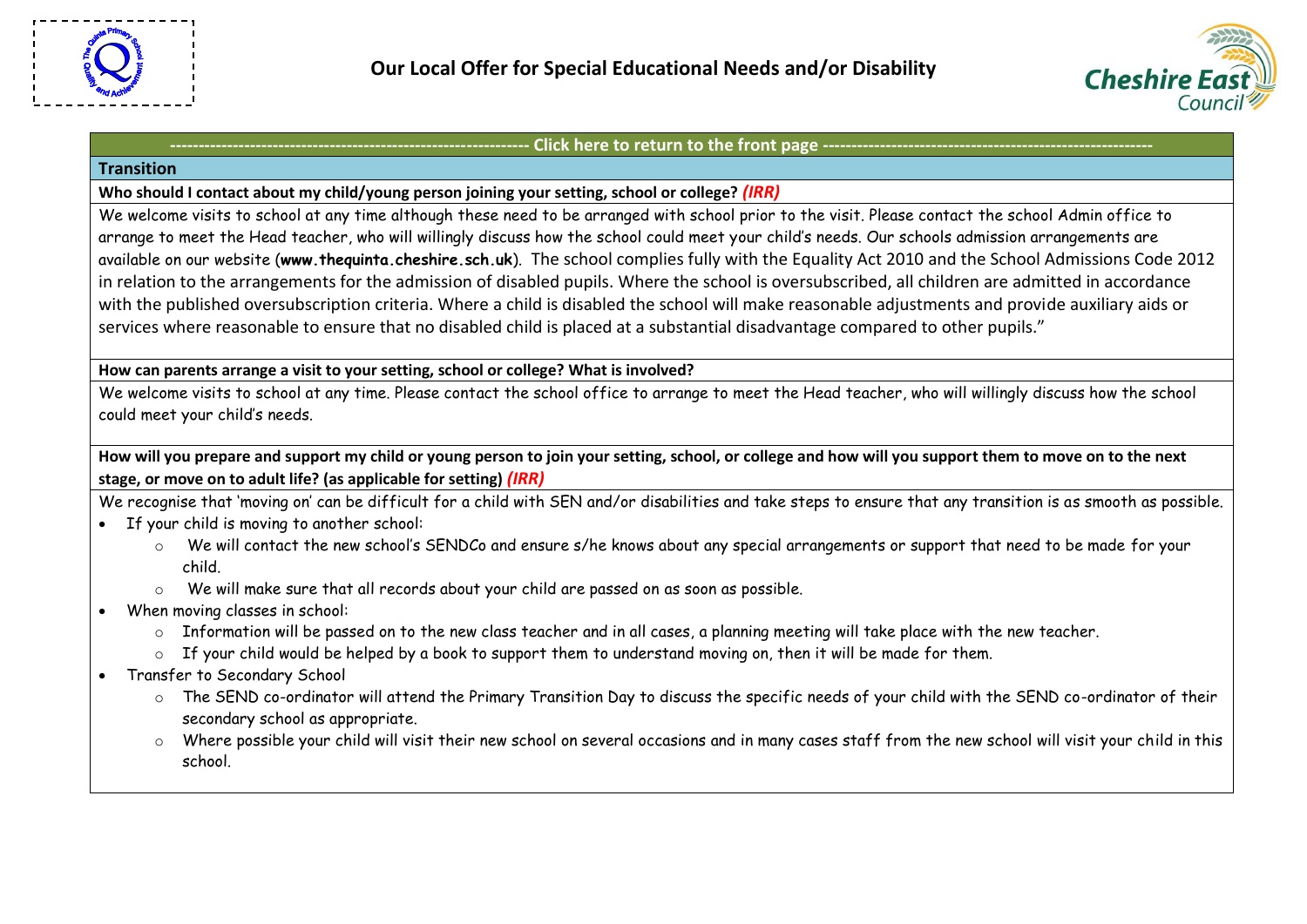



<span id="page-13-0"></span>

| <b>Additional Information</b>                                                                                                                                                                                                                              |  |  |  |  |
|------------------------------------------------------------------------------------------------------------------------------------------------------------------------------------------------------------------------------------------------------------|--|--|--|--|
| What other support services are there who might help me and my family? (IRR)                                                                                                                                                                               |  |  |  |  |
| Paid for centrally by the Local Authority but delivered in school                                                                                                                                                                                          |  |  |  |  |
| Autism Outreach Service (CEAT)                                                                                                                                                                                                                             |  |  |  |  |
| <b>Educational Psychology Service</b><br>$\bullet$                                                                                                                                                                                                         |  |  |  |  |
| Sensory Service for children with visual or hearing needs<br>$\bullet$                                                                                                                                                                                     |  |  |  |  |
| STEPS (Assessment, advice and resources for children with literacy or numeracy difficulties including Dyslexia)<br>$\bullet$                                                                                                                               |  |  |  |  |
| Speech and Language Therapy (provided by Health but paid for by the Local Authority).<br>$\bullet$                                                                                                                                                         |  |  |  |  |
| Professional training for school staff to deliver medical interventions<br>$\bullet$                                                                                                                                                                       |  |  |  |  |
| Behaviour advice service<br>$\bullet$                                                                                                                                                                                                                      |  |  |  |  |
| Family Support Workers.<br>$\bullet$                                                                                                                                                                                                                       |  |  |  |  |
| Provided and paid for by the Health Service (Local Health Providers and Clinical Commissioning Groups)<br>$\bullet$<br>School Nurse<br>$\bullet$<br>Child and Adolescent Mental Health Services<br>Occupational Therapy<br>$\bullet$<br>Physiotherapy<br>٠ |  |  |  |  |
| C. Voluntary agencies                                                                                                                                                                                                                                      |  |  |  |  |
| Parent Partnership Service (to support families through the SEN processes and procedures).<br>$\bullet$                                                                                                                                                    |  |  |  |  |
| National Autistic Society                                                                                                                                                                                                                                  |  |  |  |  |
| <b>MENCAP</b><br>$\bullet$                                                                                                                                                                                                                                 |  |  |  |  |
| 'How to Drug Proof Your Kids '- Sue Cussons DPYK Co-ordinator (sue.cussons@ntlworld.com)<br>$\bullet$                                                                                                                                                      |  |  |  |  |
| Visyon - Congleton Based<br>$\bullet$                                                                                                                                                                                                                      |  |  |  |  |
|                                                                                                                                                                                                                                                            |  |  |  |  |
| When was the above information updated, and when will it be reviewed?                                                                                                                                                                                      |  |  |  |  |
| As a school we annually update the information provided on this form and our review date is set for September each year.                                                                                                                                   |  |  |  |  |